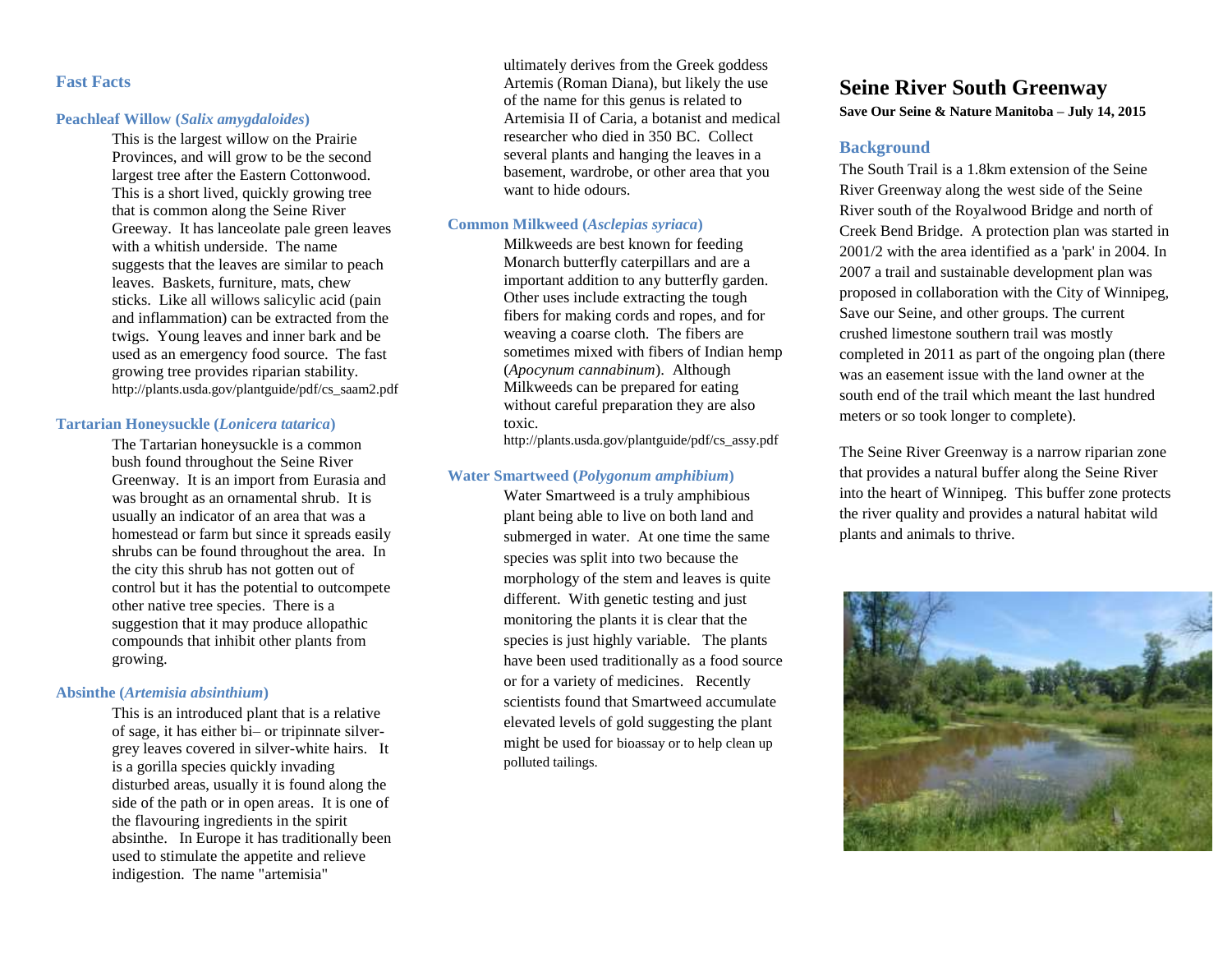## **Common Things to See**

### **Trees**

American Elm Ash Bur Oak Manitoba Maple Peach leaf Willow

### **Shrubs**

Choke Cherry Dogwood Downy Arrow Wood Hawthorn Hazelnut Nanny Berry Poison Ivy Rose Saskatoon Snowberry Tartaryn Honeysuckle

# **Broad(ish) Leaf Things**

Absinthe Aster Bane Berry Bedstraw Beggar's Ticks Blue Bur Burdock Canada anemone Carrion Flower Dog Bane/Indian Hemp False Solomon Seal Fleabane Golden Alexanders Meadow Rue Milkweed Mint Moon seed Rag Weed Sow Thistle Vetch

Violet Wild licorice Wild Lily of the Valley Wild Sarsparilla **Grass like things** Blue Grass Brome Grass Foxtail Barley Reed Canary Grass Sedge Wheat Grass **Aquatic** Arrow Leaf Bull Rush Bur-reed **Cattail** Duck Weed Sedge Smart Weed Waterweed Yellow Water Lilly

## **More Information**

This page of information: [http://home.cc.umanitoba.ca/~burchil/plants/seine\\_south/srs.pdf](http://home.cc.umanitoba.ca/~burchil/plants/seine_south/srs.pdf) Companion Information: [http://home.cc.umanitoba.ca/~burchil/plants/bois\\_des\\_esprit/index.html](http://home.cc.umanitoba.ca/~burchil/plants/bois_des_esprit/index.html) More Information on SOS:<http://www.saveourseine.com/> Wpg SOS South Trail:<http://www.saveourseine.com/wp-content/uploads/2014/06/SOS-Trail-Map-2009.pdf> City of Winnipeg Naturalist Species Lists (Seine 13, 12, 14, 999 St. Anne) [http://winnipeg.ca/publicworks/naturalist/ns/natural\\_areas/NA\\_Reports/202.html](http://winnipeg.ca/publicworks/naturalist/ns/natural_areas/NA_Reports/202.html) [http://winnipeg.ca/publicworks/naturalist/ns/natural\\_areas/NA\\_Reports/225.html](http://winnipeg.ca/publicworks/naturalist/ns/natural_areas/NA_Reports/225.html) [http://winnipeg.ca/publicworks/naturalist/ns/natural\\_areas/NA\\_Reports/203.html](http://winnipeg.ca/publicworks/naturalist/ns/natural_areas/NA_Reports/203.html) [http://winnipeg.ca/publicworks/naturalist/ns/natural\\_areas/NA\\_Reports/1087.html](http://winnipeg.ca/publicworks/naturalist/ns/natural_areas/NA_Reports/1087.html) [http://winnipeg.ca/publicworks/naturalist/ns/natural\\_areas/NA\\_Reports/1099.html](http://winnipeg.ca/publicworks/naturalist/ns/natural_areas/NA_Reports/1099.html)

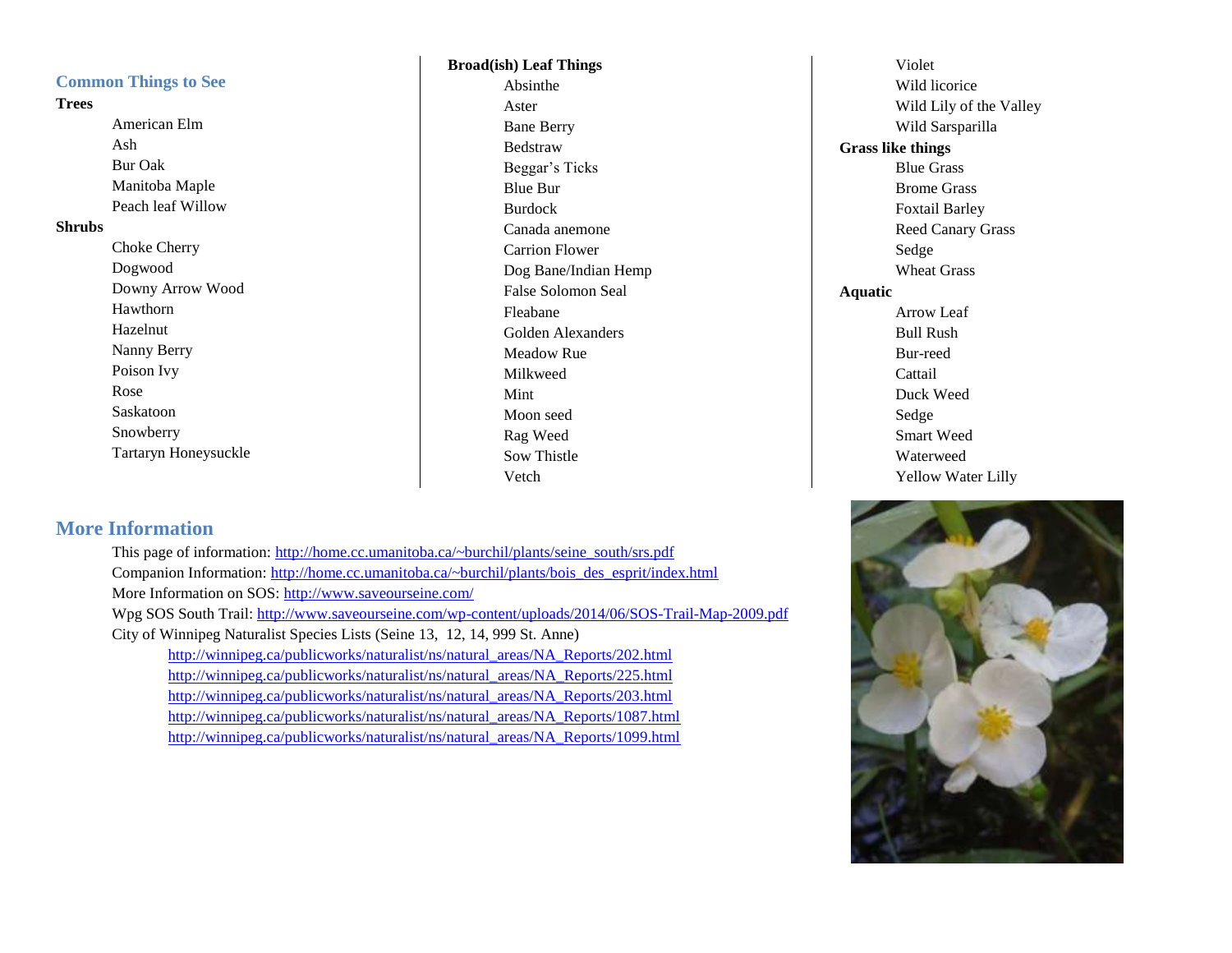## **Species List**

(note: this list has not been updated to current classification nomenclature)

Acer ginnala -- Amur maple Acer negundo -- Manitoba maple Acer negundo var. interius -- Manitoba maple Achillea millefolium -- Yarrow Actaea rubra -- Red baneberry Agropyron repens -- Quack- grass, Couch-grass Agropyron trachycaulum -- Slender wheatgrass Agrostis stolonifera -- Redtop Alisma triviale Pursh -- Northern Water Plaintain Amaranthus retroflexus -- Green amaranth, Redfooted Ambrosia artemisiifolia -- Common ragweed Amelanchier alnifolia -- Saskatoon Amphicarpa bracteata -- Hog-peanut Andropogon gerardii -- Big bluestem Andropogon scoparius -- Little bluestem Anemone canadensis -- Canada anemone Apocynum androsaemifolium -- Spreading dogbane Apocynum cannabinum -- Indian-hemp Aralia nudicaulis -- Wild sarsparilla Arctium minus -- Lesser burdock Arenaria lateriflora – Sandwort Artemisia absinthium -- Absinthe Asclepias ovalifolia -- Dwarf milkweed Asclepias syriaca -- Common or Silky milkweed Asparagus officinalis -- Garden asparagus Aster simplex -- Small blue aster Astragulus frigidus -- American milk-vetch Avena fatua -- Wild oats Bidens spp. -- Beggarticks Beckmannia syzigachne (Steud.) Fernald -- Sloughgrass Bromus ciliatus -- Fringed brome Bromus inermis -- Smooth brome Campanula rapunculoides -- Creeping bluebell Capsella bursa-pastoris -- Shepherd's-purse

Caragana arborescens Lam. -- Caragana Carex spp. -- Sedge Carex assiniboinensis W. Boott -- Assiniboia sedge Carex aquatilis Wahlenb. -- Water sedge Carex atherodes Spreng. -- Wheat sedge Carex canescens L. -- Silvery sedge Carex disperma Dewey -- Softleaved sedge Carex lanuginosa auct. non Michx -- Wooly Sedge Celastrus scandens -- Climbing bittersweet Ceratophyllum demersum L. -- Coon's tail Chenopodium spp. -- Goosefoot Chrysanthemum leucanthemum -- Ox-eye daisy Cirsium arvense -- Canada thistle Cornus stolonifera -- Red osier dogwood Corylus americana Walter -- American Hazelnut Corylus spp. -- Hazelnut Crataegus rotundifolia -- Round-leaved hawthorn Crataegus spp. -- Hawthorn Descurainia sophia -- Fixweed Echinochloa crusgalli -- Barnyard grass Echinocystis lobata -- Wild cucumber Elaeagnus angustifolia -- Russian olive Eleocharis palustris (L.) Roem. & Schult. -- Common spike rush Elymus junceus -- Russian wild rye Epilobium ciliatum -- Northern willowherb Equisetum arvense -- Common horsetail Erigeron canadensis -- Horse-weed, Canada fleabane Erigeron philadelphicus -- Philadelphia fleabane Erysimum cheiranthoides -- Wormseed mustard Euphorbia esula L. -- Leafy spurge Fagopyrum sagittatum -- Buckwheat Fagopyrum tataricum -- Tartary buckwheat Fragaria virginiana -- Smooth wild strawberry Fraxinus pennsylvanica -- Green ash Galeopsis tetrahit -- Common hemp-nettle Galium boreale -- Northern bedstraw Galium triflorum -- Sweet-scented bedstraw Geum alleppicum -- Yellow avens Glechoma hederacea -- Gill-over-the-ground

Glyceria grandis -- Tall manna grass Glycyrrhiza lepidota -- Wild licorice Hesperis matronalis -- Dame's rocket, Dame's-violet Hieracium canadense -- Canada hawkweed Hordeum jubatum -- Foxtail barley Lactuca tatarica -- Wild lettuce Lappula echinata -- Bluebur Lathyrus spp. -- Peavine Lathyrus ochroleucus Hook. -- Cream-coloured vetchling Linaria vulgaris -- Butter-and-eggs Lonicera spp. -- Honeysuckle Lonicera tatarica -- Tartarian honesuckle Lotus corniculatus L. -- Bird's Foot Trefoil Lycopus americanus -- Water-horehound Lycopus americanus -- Water-horehound Lycopus asper -- Western water-horehound Lysimachia ciliata -- Fringed loosestrife Maianthemum canadense -- Two-leaved Soloman'sseal,Wild lilly of the valley Malus spp. -- Apple tree Matricaria maritima -- Scentless chamomile Medicago lupulina -- Black medick Medicago sativa -- Alfalfa Melilotus alba -- White sweet-clover Melilotus officinalis -- Yellow sweet-clover Menispermum canadense -- Yellow parilla Mentha arvensis -- Field mint Nuphar variegatum -- Bullhead-lilly, Yellow pondlily Oxalis stricta -- Yellow wood-sorrel Panicum capillare -- Witch grass Panicum virgatum -- Switch grass Parthenocissus quinquefolia -- Virginia creeper Petasites frigidus (L.) Fr. var. sagittatus (Banks ex Pursh) Cherniawsky -- Arrow-leaved colt's foot Phalaris arundinacea -- Reed canary grass Phleum pratense -- Timothy Picea glauca -- White spruce Plantago major -- Common plantain